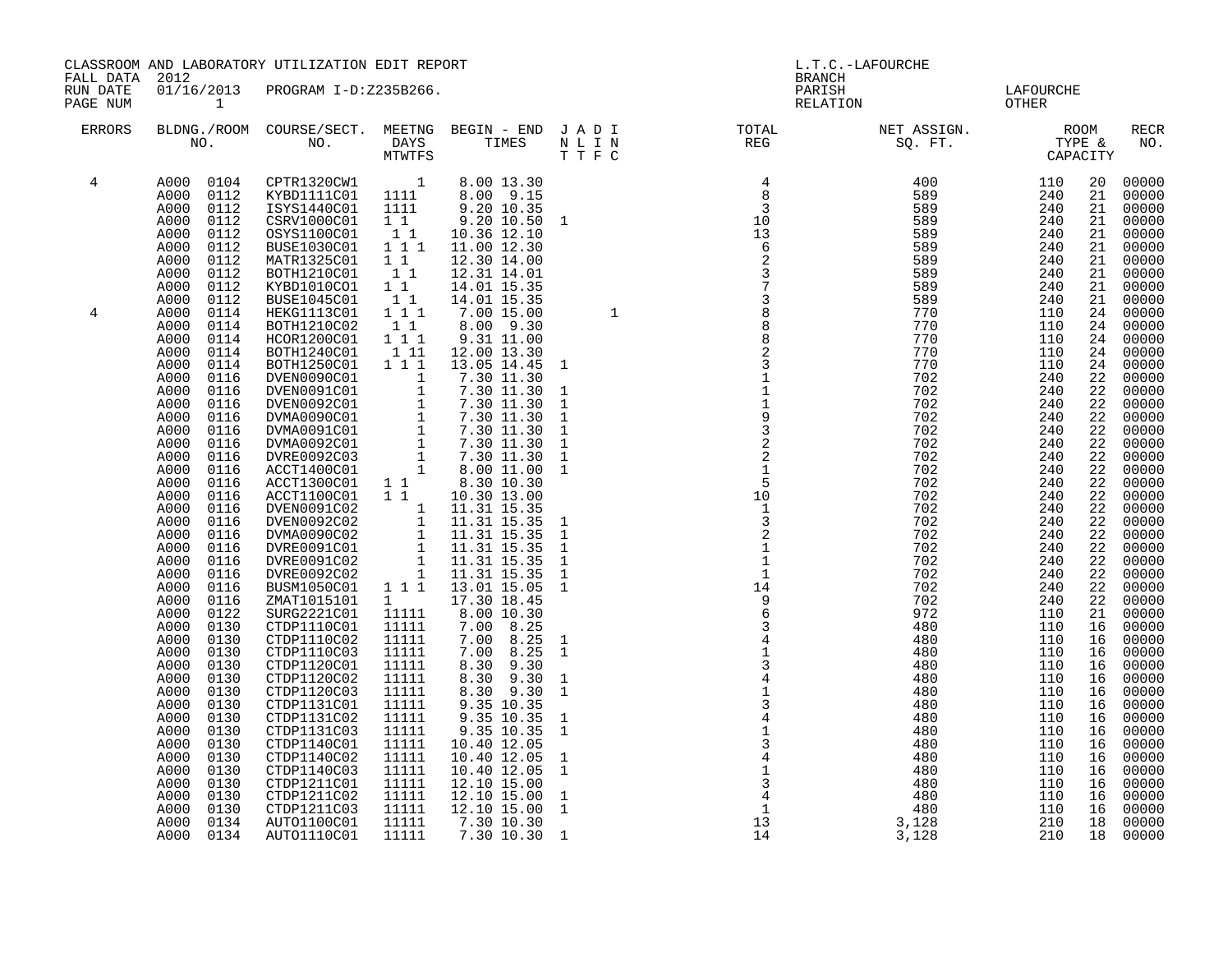|                                                                                                                                                     | CLASSROOM AND LABORATORY UTILIZATION EDIT REPORT<br>FALL DATA 2012                                                                                                                                                                                                                                                                                                                                                                                                                                                                                   |                                                                                                                                                                                                                                                                                                                                                                                                                                                                                              |                                                                                                                                                                                                                                                                                                                                              |                                                                                                                                                                                                                                                                                                                                                                                                                                                                          | L.T.C.-LAFOURCHE                                                                                                                                                                                                                                                                                                                                                                       |                                                                                                                                                                                                                                                                                                                                                                                                                                   |                        |                            |                                                                                                                                                                                              |                                                                                                                                                                                                                                                                                              |
|-----------------------------------------------------------------------------------------------------------------------------------------------------|------------------------------------------------------------------------------------------------------------------------------------------------------------------------------------------------------------------------------------------------------------------------------------------------------------------------------------------------------------------------------------------------------------------------------------------------------------------------------------------------------------------------------------------------------|----------------------------------------------------------------------------------------------------------------------------------------------------------------------------------------------------------------------------------------------------------------------------------------------------------------------------------------------------------------------------------------------------------------------------------------------------------------------------------------------|----------------------------------------------------------------------------------------------------------------------------------------------------------------------------------------------------------------------------------------------------------------------------------------------------------------------------------------------|--------------------------------------------------------------------------------------------------------------------------------------------------------------------------------------------------------------------------------------------------------------------------------------------------------------------------------------------------------------------------------------------------------------------------------------------------------------------------|----------------------------------------------------------------------------------------------------------------------------------------------------------------------------------------------------------------------------------------------------------------------------------------------------------------------------------------------------------------------------------------|-----------------------------------------------------------------------------------------------------------------------------------------------------------------------------------------------------------------------------------------------------------------------------------------------------------------------------------------------------------------------------------------------------------------------------------|------------------------|----------------------------|----------------------------------------------------------------------------------------------------------------------------------------------------------------------------------------------|----------------------------------------------------------------------------------------------------------------------------------------------------------------------------------------------------------------------------------------------------------------------------------------------|
| RUN DATE<br>PAGE NUM                                                                                                                                | $\overline{a}$                                                                                                                                                                                                                                                                                                                                                                                                                                                                                                                                       | 01/16/2013 PROGRAM I-D:Z235B266.                                                                                                                                                                                                                                                                                                                                                                                                                                                             |                                                                                                                                                                                                                                                                                                                                              |                                                                                                                                                                                                                                                                                                                                                                                                                                                                          |                                                                                                                                                                                                                                                                                                                                                                                        | <b>BRANCH</b><br>PARISH                                                                                                                                                                                                                                                                                                                                                                                                           | RELATION               | LAFOURCHE<br>OTHER         |                                                                                                                                                                                              |                                                                                                                                                                                                                                                                                              |
| ERRORS                                                                                                                                              |                                                                                                                                                                                                                                                                                                                                                                                                                                                                                                                                                      | BLDNG./ROOM COURSE/SECT. MEETNG BEGIN – END J A D I TOTAL TOTAL DAYS TIMES N L I N REG REG                                                                                                                                                                                                                                                                                                                                                                                                   | MTWTFS                                                                                                                                                                                                                                                                                                                                       |                                                                                                                                                                                                                                                                                                                                                                                                                                                                          | TTFC                                                                                                                                                                                                                                                                                                                                                                                   |                                                                                                                                                                                                                                                                                                                                                                                                                                   | NET ASSIGN.<br>SQ. FT. | ROOM<br>TYPE &<br>CAPACITY |                                                                                                                                                                                              | RECR<br>NO.                                                                                                                                                                                                                                                                                  |
| 8<br>8<br>8<br>8<br>8<br>4<br>4<br>8<br>4<br>8<br>4<br>8<br>$\overline{4}$<br>8<br>4<br>8<br>8<br>8<br>8<br>8<br>8<br>8<br>8                        | A000 0134<br>A000<br>0134<br>0134<br>A000<br>A000<br>0134<br>0134<br>A000<br>0134<br>A000<br>A000<br>0134<br>0134<br>A000<br>0134<br>A000<br>A000<br>0134<br>0134<br>A000<br>0134<br>A000<br>0134<br>A000<br>A000<br>0134<br>0134<br>A000<br>0134<br>A000<br>0134<br>A000<br>A000<br>0135<br>A000<br>0135                                                                                                                                                                                                                                            | AUTO1120C01 11111<br>AUTO1130C01<br>ORNT1000C01<br>AUTO1810C02<br>AUTO1100C02<br>AUTO1820C01<br>AUTO1830C01<br>AUTO1840C01<br>AUTO1850C01<br>AUTO2993C02<br>AUTO1500C01<br>AUTO1510C01<br>AUTO1520C01<br>AUTO1530C01<br>AUTO1540C01<br>AUTO2993C01<br>AUTO1550C02<br>WELD1110C01<br>WELD1210C01                                                                                                                                                                                              | 11111<br>11111<br>11111<br>11111<br>11111<br>11111<br>11111<br>11111<br>11111<br>11111<br>11111<br>11111<br>11111<br>11111<br>11111<br>11111<br>11111<br>11111                                                                                                                                                                               | 7.30 10.30 1<br>7.30 10.30 1<br>7.30 10.30<br>7.30 12.00<br>7.30 14.00<br>7.30 14.00<br>7.30 14.00<br>7.30 14.00<br>$7.30$ 14.00<br>7.30 14.00<br>11.00 14.00<br>11.00 14.00<br>11.00 14.00<br>11.00 14.00<br>11.00 14.00<br>11.00 14.00<br>12.05 14.00<br>7.30 10.30<br>7.30 10.30                                                                                                                                                                                      | $\mathbf{1}$<br>$\mathbf{1}$<br>$\mathbf{1}$<br>$\mathbf{1}$<br>$\mathbf{1}$<br>$\mathbf{1}$<br>$1\,$<br>$\mathbf{1}$<br>$\mathbf{1}$<br>$\mathbf{1}$<br>$\mathbf{1}$<br>$1\,$<br>$\mathbf{1}$<br>$\mathbf 1$<br>$\mathbf{1}$<br>$\mathbf{1}$                                                                                                                                          |                                                                                                                                                                                                                                                                                                                                                                                                                                   |                        |                            | 18<br>18<br>18<br>18<br>18<br>18<br>18<br>18<br>18<br>18<br>18<br>18<br>18<br>18<br>18<br>18<br>18<br>24<br>24                                                                               | 00000<br>00000<br>00000<br>00000<br>00000<br>00000<br>00000<br>00000<br>00000<br>00000<br>00000<br>00000<br>00000<br>00000<br>00000<br>00000<br>00000<br>00000<br>00000                                                                                                                      |
| 4<br>4<br>4<br>4<br>4<br>4<br>4<br>4<br>4<br>4<br>4<br>8<br>4<br>8<br>$\overline{4}$<br>8<br>$\overline{4}$<br>8<br>4<br>8<br>8<br>8<br>8<br>8<br>8 | A000<br>0135<br>A000<br>0135<br>A000<br>0135<br>0135<br>A000<br>0135<br>A000<br>A000<br>0135<br>A000<br>0135<br>A000<br>0135<br>0135<br>A000<br>A000<br>0135<br>A000<br>0135<br>0135<br>A000<br>A000<br>0135<br>A000<br>0135<br>A000<br>0135<br>0135<br>A000<br>A000<br>0135<br>0135<br>A000<br>0135<br>A000<br>0135<br>A000<br>0135<br>A000<br>A000<br>0135<br>0139<br>A000<br>0139<br>A000<br>A100<br>SC <sub>07</sub><br>SC <sub>07</sub><br>A100<br>SC15<br>A100<br>SC15<br>A100<br>SC15<br>A100<br>A100<br>SC15<br>SC15<br>A100<br>SC15<br>A100 | WELD1410C01<br>WELD1420C01<br>WELD1110C03<br>WELD1120C04<br>WELD1130C05<br>WELD1140C03<br>WELD1210C03<br>WELD1310C03<br>WELD1310C05<br>WELD1410C03<br>WELD1411C04<br>WELD2110C04<br>WELD2110C05<br>WELD2111C04<br>WELD2111C05<br>WELD2993C01<br>WELD2993C05<br>WELD1110C02<br>WELD1110C04<br>WELD1210C02<br>WELD1210C04<br>WELD1410C02<br>OILG2123C01<br>OILG2420C01<br>ACCT1500E01<br>ACCT1100E01<br>DVEN0091E01<br>DVMA0090E01<br>DVRE0091E01<br>KYBD1111EW1<br>BOTH2110EW1<br>DVMA0090E02 | 11111<br>11111<br>11111<br>11111<br>11111<br>11111<br>11111<br>11111<br>11111<br>11111<br>11111<br>11111<br>11111<br>11111<br>11111<br>11111<br>11111<br>11111<br>11111<br>11111<br>11111<br>11111<br>$\mathbf{1}$<br>1<br>11<br>$1\quad1$<br>$\begin{bmatrix} 1 \\ 1 \\ 1 \end{bmatrix}$<br>$\begin{array}{ccc} 1 & 1 \\ 1 & 1 \end{array}$ | 7.30 10.30<br>7.30 10.30<br>$7.30$ 14.00<br>7.30 14.00<br>7.30 14.00<br>7.30 14.00<br>7.30 14.00<br>7.30 14.00<br>7.30 14.00<br>7.30 14.00<br>7.30 14.00<br>7.30 14.00<br>7.30 14.00<br>7.30 14.00<br>7.30 14.00<br>7.30 14.00<br>7.30 14.00<br>11.00 14.00<br>11.00 14.00<br>11.00 14.00<br>11.00 14.00<br>11.00 14.00<br>7.30 10.30<br>12.00 15.00<br>9.30 11.30<br>9.30 12.00<br>7.30 11.30<br>7.30 11.30<br>7.30 11.30<br>8.00 10.30<br>10.40 12.10<br>1 11.31 15.35 | $\mathbf{1}$<br>$\mathbf{1}$<br>$\mathbf{1}$<br>$\mathbf{1}$<br>$\mathbf{1}$<br>$\mathbf{1}$<br>$\mathbf{1}$<br>$\mathbf{1}$<br>$\mathbf{1}$<br>$\mathbf{1}$<br>$\mathbf{1}$<br>$\mathbf{1}$<br>$\mathbf{1}$<br>$\mathbf{1}$<br>$\mathbf{1}$<br>$\mathbf{1}$<br>$\mathbf{1}$<br>$\mathbf{1}$<br>$\mathbf{1}$<br>$\mathbf{1}$<br>$\mathbf{1}$<br>$\mathbf{1}$<br>1<br>$\mathbf{1}$<br>1 | $\begin{array}{cccc} \text{L} & \text{L} & \text{R} & \text{R} & \text{R} & \text{R} & \text{R} & \text{R} & \text{R} & \text{R} & \text{R} \\ \text{R} & \text{R} & \text{R} & \text{R} & \text{R} & \text{R} & \text{R} & \text{R} \\ \text{R} & \text{R} & \text{R} & \text{R} & \text{R} & \text{R} & \text{R} \\ \text{R} & \text{R} & \text{R} & \text{R} & \text{R} & \text{R} & \text{R} \\ \text{R} & \text{R} & \text{$ |                        |                            | 24<br>24<br>24<br>24<br>24<br>24<br>24<br>24<br>24<br>24<br>24<br>24<br>24<br>24<br>24<br>24<br>24<br>24<br>24<br>24<br>24<br>24<br>16<br>16<br>24<br>24<br>16<br>16<br>16<br>16<br>16<br>16 | 00000<br>00000<br>00000<br>00000<br>00000<br>00000<br>00000<br>00000<br>00000<br>00000<br>00000<br>00000<br>00000<br>00000<br>00000<br>00000<br>00000<br>00000<br>00000<br>00000<br>00000<br>00000<br>00000<br>00000<br>00000<br>00000<br>00000<br>00000<br>00000<br>00000<br>00000<br>00000 |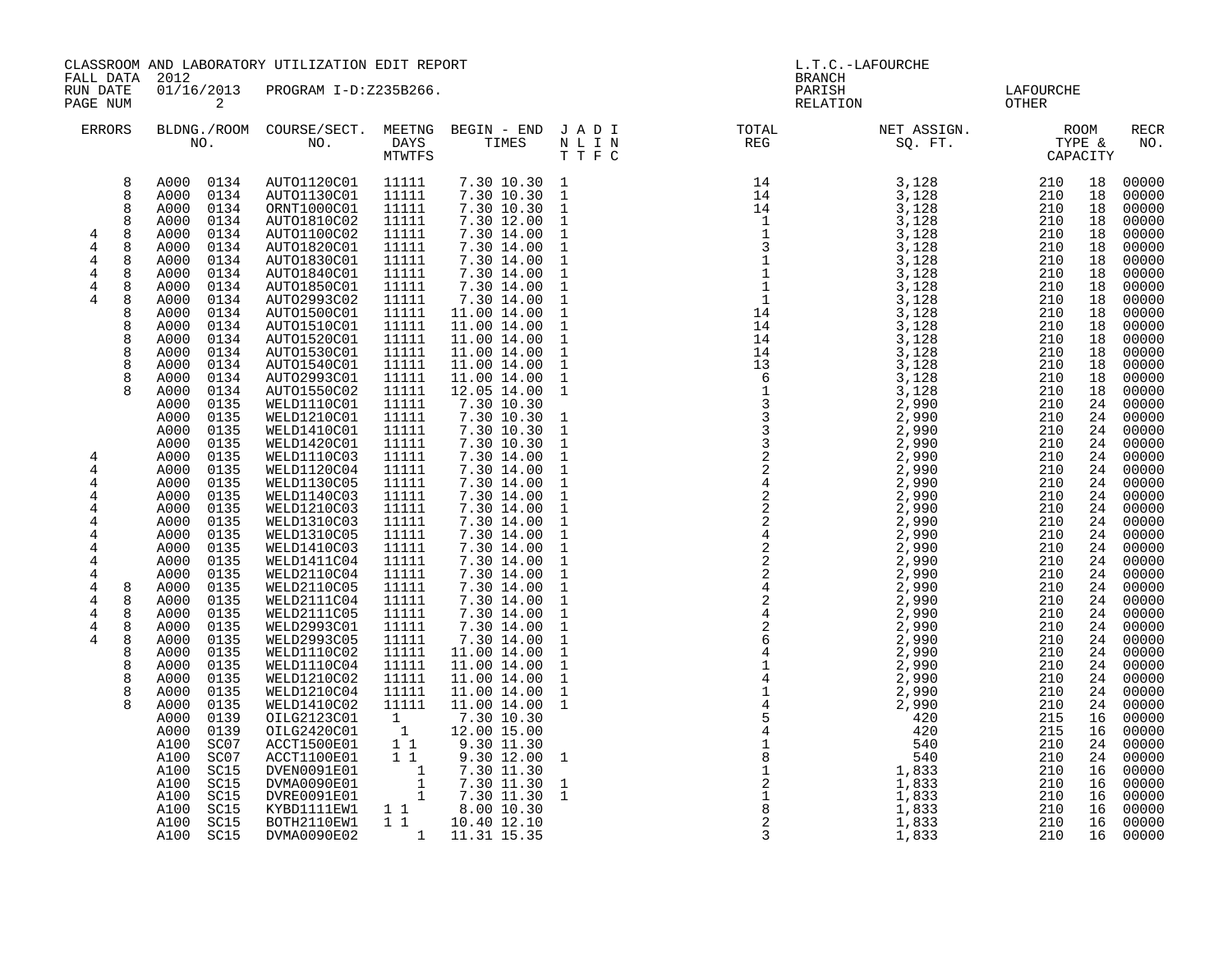| FALL DATA<br>RUN DATE<br>PAGE NUM | 2012<br>01/16/2013<br>3                                                                                                                                                                                                                                                                                                                                                                                                                                                                | CLASSROOM AND LABORATORY UTILIZATION EDIT REPORT<br>PROGRAM I-D:Z235B266.                                                                                                                                                                                                                                                                                                                                                                                                                    |                                                                                                                                                                                                                                                                                                                                                           |                                                                                                                                                                                                                                                                                                                                                                                                                                                                               |                                                                | <b>BRANCH</b><br>PARISH<br>RELATION | L.T.C.-LAFOURCHE                                                                                                                                                                                                                                                   | LAFOURCHE<br><b>OTHER</b>                                                                                                                                                                                                    |                                                                                                                                                                                              |                                                                                                                                                                                                                                                                                              |
|-----------------------------------|----------------------------------------------------------------------------------------------------------------------------------------------------------------------------------------------------------------------------------------------------------------------------------------------------------------------------------------------------------------------------------------------------------------------------------------------------------------------------------------|----------------------------------------------------------------------------------------------------------------------------------------------------------------------------------------------------------------------------------------------------------------------------------------------------------------------------------------------------------------------------------------------------------------------------------------------------------------------------------------------|-----------------------------------------------------------------------------------------------------------------------------------------------------------------------------------------------------------------------------------------------------------------------------------------------------------------------------------------------------------|-------------------------------------------------------------------------------------------------------------------------------------------------------------------------------------------------------------------------------------------------------------------------------------------------------------------------------------------------------------------------------------------------------------------------------------------------------------------------------|----------------------------------------------------------------|-------------------------------------|--------------------------------------------------------------------------------------------------------------------------------------------------------------------------------------------------------------------------------------------------------------------|------------------------------------------------------------------------------------------------------------------------------------------------------------------------------------------------------------------------------|----------------------------------------------------------------------------------------------------------------------------------------------------------------------------------------------|----------------------------------------------------------------------------------------------------------------------------------------------------------------------------------------------------------------------------------------------------------------------------------------------|
| <b>ERRORS</b>                     | BLDNG./ROOM<br>NO.                                                                                                                                                                                                                                                                                                                                                                                                                                                                     | COURSE/SECT.<br>NO.                                                                                                                                                                                                                                                                                                                                                                                                                                                                          | MEETNG<br>DAYS<br>MTWTFS                                                                                                                                                                                                                                                                                                                                  | BEGIN - END JADI<br>TIMES                                                                                                                                                                                                                                                                                                                                                                                                                                                     | N L I N<br>TTFC                                                | TOTAL<br>REG                        | NET ASSIGN.<br>SQ. FT.                                                                                                                                                                                                                                             | TYPE &<br>CAPACITY                                                                                                                                                                                                           | ROOM                                                                                                                                                                                         | <b>RECR</b><br>NO.                                                                                                                                                                                                                                                                           |
| 4<br>4<br>4                       | SC15<br>A100<br>A100<br>SC15<br>A100<br>SC15<br>A100<br>SC18<br>SC18<br>A100<br>A100<br>SC18<br>SC18<br>A100<br>A100<br>SC18<br>SC18<br>A100<br>A100<br>SC18<br>A100<br>SC18<br>SC18<br>A100<br>SC18<br>A100<br>N000 N0100<br>N000 N0100<br>N000 N0100<br>N000 N0100<br>N000 N0200<br>N000 N0200<br>N000 N0200<br>N000 N0200<br>N000 N0300<br>N000 N0300<br>N000 N0300<br>N000 N0300<br>N000 N0300<br>N000 N0400<br>N000 N0400<br>N000 N0400<br>N000 N0400<br>N000 N0400<br>N000 N0400 | DVRE0092E01<br>ORNT1000E02<br>BOTH1300E01<br>ORNT1000E01<br>DPET1240E01<br>DPET1120E01<br>DPET1210E01<br>DPET1130E01<br>DPET1141E02<br>DPET1140E01<br>DPET1120E02<br>DPET1141E01<br>DPET1130E02<br>OILG1011C01<br>OILG2348C01<br>OILG1410C01<br>OILG2440C01<br>OILG2113C01<br>OILG1310C01<br>OILG1320C01<br>OILG2630C01<br>ELEC2460C01<br>ELEC1230C01<br>ELEC1120C01<br>ELEC1210C01<br>ELEC1220C01<br>ELEC2520C01<br>ELEC1420C01<br>ELEC1330C01<br>ELEC2540C01<br>ELEC2720C01<br>ELEC1440C01 | $\mathbf{1}$<br>$1 \quad \blacksquare$<br>$1\quad1$<br>$1 \quad \blacksquare$<br>11111<br>11111<br>11111<br>11111<br>11111<br>11111<br>11111<br>11111<br>11111<br>$1 \quad$<br>1<br>1<br>$\overline{\phantom{0}}$ 1<br>$\mathbf{1}$<br>$\mathbf{1}$<br>$\mathbf{1}$<br>1<br>1 1 1<br>11<br>111<br>11<br>111<br>11111<br>111<br>1 1<br>111<br>1 1<br>11111 | 11.31 15.35 1<br>11.40 11.50<br>12.30 14.00<br>7.27 7.40<br>7.27<br>8.30<br>7.41 8.55<br>8.31 9.55<br>8.56 10.20<br>9.56 11.30<br>11.40 12.50<br>11.51 13.05<br>12.51 14.05<br>13.06 14.30<br>7.30 10.30<br>12.00 15.00<br>12.00 15.00<br>12.00 15.00<br>7.30 10.30<br>7.30 11.30<br>7.30 11.30<br>12.00 15.00<br>$8.00$ $9.00$<br>8.00 11.00<br>8.00 11.20<br>8.00 13.30<br>9.01 11.05<br>7.30 8.30<br>8.00 10.00 1<br>8.00 11.00<br>8.31 11.31<br>8.31 11.31<br>11.01 12.50 | 1<br>1<br>1<br>$\mathbf{1}$<br>1<br>1<br>1<br>1<br>1<br>1<br>1 |                                     | 1,833<br>1,833<br>1,833<br>7,396<br>7,396<br>7,396<br>7,396<br>7,396<br>7,396<br>7,396<br>7,396<br>7,396<br>7,396<br>652<br>652<br>652<br>652<br>726<br>726<br>726<br>726<br>652<br>652<br>652<br>652<br>652<br>1,218<br>1,218<br>1,218<br>1,218<br>1,218<br>1,218 | 210<br>210<br>210<br>210<br>210<br>210<br>210<br>210<br>210<br>210<br>210<br>210<br>210<br>110<br>110<br>110<br>110<br>240<br>240<br>240<br>240<br>110<br>110<br>110<br>110<br>110<br>210<br>210<br>210<br>210<br>210<br>210 | 16<br>16<br>16<br>22<br>22<br>22<br>22<br>22<br>22<br>22<br>22<br>22<br>22<br>20<br>20<br>20<br>20<br>20<br>20<br>20<br>20<br>20<br>20<br>20<br>20<br>20<br>22<br>22<br>22<br>22<br>22<br>22 | 00000<br>00000<br>00000<br>00000<br>00000<br>00000<br>00000<br>00000<br>00000<br>00000<br>00000<br>00000<br>00000<br>00000<br>00000<br>00000<br>00000<br>00000<br>00000<br>00000<br>00000<br>00000<br>00000<br>00000<br>00000<br>00000<br>00000<br>00000<br>00000<br>00000<br>00000<br>00000 |
|                                   | N000 N0400<br>N000 N0400                                                                                                                                                                                                                                                                                                                                                                                                                                                               | ELEC1311C01<br>ELEC1430C01                                                                                                                                                                                                                                                                                                                                                                                                                                                                   | 11111<br>11111                                                                                                                                                                                                                                                                                                                                            | 12.00 14.15<br>13.00 14.00                                                                                                                                                                                                                                                                                                                                                                                                                                                    | 1<br>1                                                         |                                     | 1,218<br>1,218                                                                                                                                                                                                                                                     | 210<br>210                                                                                                                                                                                                                   | 22<br>22                                                                                                                                                                                     | 00000<br>00000                                                                                                                                                                                                                                                                               |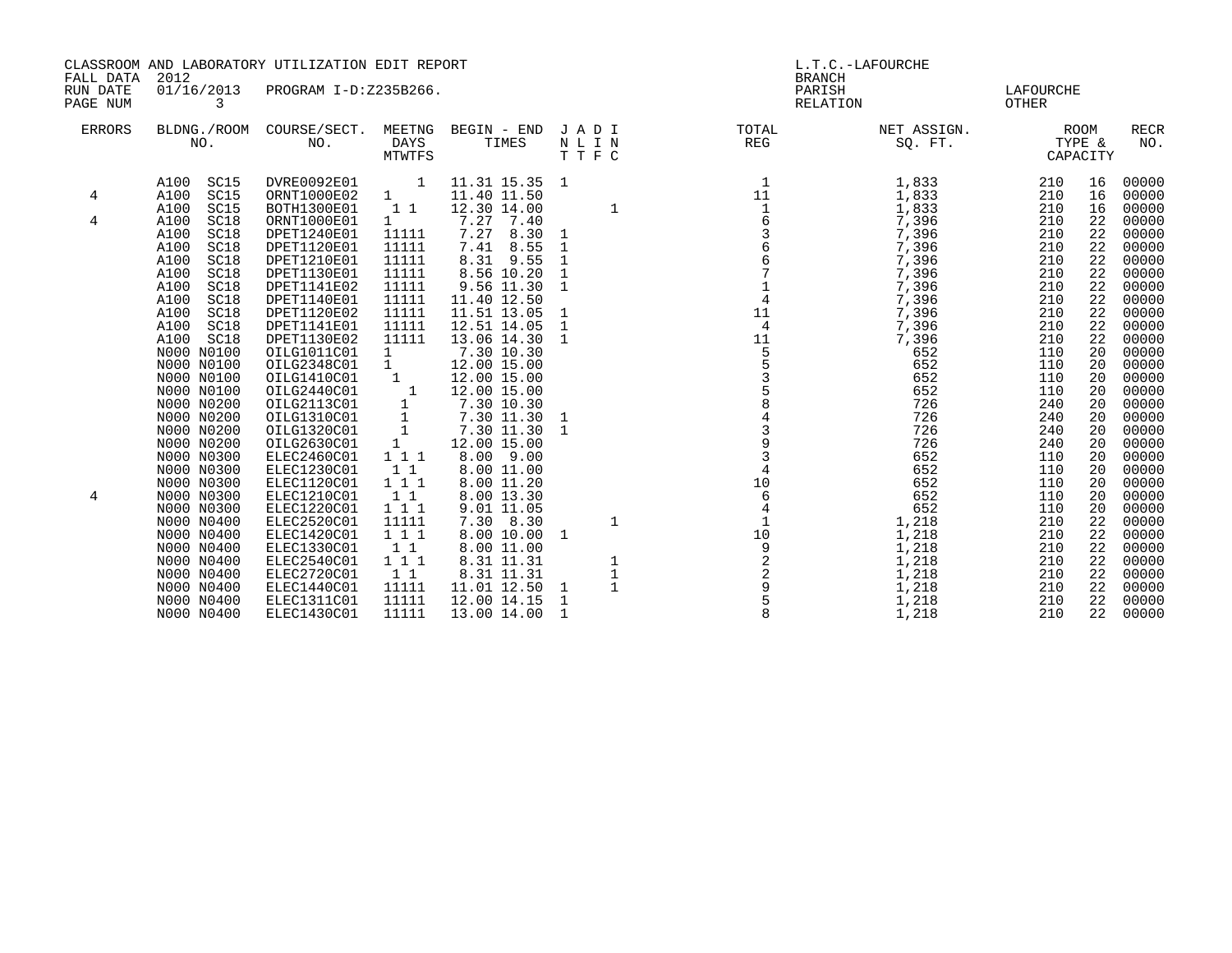## E R R O R P A G E L.T.C. -LAFOURCHE

- ERROR 1 CLASS AND LABORATORY UTILIZATION FILE DOES NOT MATCH WITH BLDGS AND ROOMS FILE. THE ROOM, BUILDING, AND CLASS FILES MUST ALL MATCH. IF THE ROOM NUMBER ON THE UTILIZATION IS CORRECT, THE ROOM SHOULD TO BE ADDED TO THE ROOM FILE.
- ERROR 2 THERE SHOULD BE AT LEAST ONE ENTRY IN THE DAYS-OF-WEEK-COURSE-MEETS FIELD.
- ERROR 3 BEGIN-END-TIME FIELDS MUST BE BETWEEN 06.00 AND 23.00
- ERROR 4 WARNING CLASS TIME EXCEEDS 5 HOURS. 26

- ERROR 5 ROOM TYPE INVALID FOR TEACHING CLASS, CLASSES CANNOT BE SCHEDULED IN ROOMS DESIGNATED AS CIRCULATION, CUSTODIAL OR MECHANICAL.
- ERROR 7 THE TOTAL REGISTRANTS FIELD MUST NOT BE BLANK OR ZEROS
- ERROR 8 WARNING EXCEEDS THE CAPACITY OF THE ROOM BY 50% (IF THIS IS A JOINT CLASS ITS REGISTRANTS ARE INCLUDED). 27 PLEASE CHECK THE CAPACITY OF THE ROOM AS IT APPEARS ON THE ROOM FILE.
- ERROR 9 UNLESS THERE IS A JOINT CLASS, ALTERNATE WEEKS OR INCONSISTENT MEETING TIMES, THERE SHOULD BE NO DUPLICATES.

| TOTAL ERRORS (INCLUDING WARNINGS)                                  | 53  |
|--------------------------------------------------------------------|-----|
| TOTAL NUMBER OF RECORDS READ                                       | 136 |
| TOTAL NUMBER OF RECORDS ACCEPTED FOR SPACE UTILIZATION COMPUTATION | 136 |
| NUMBER OF JOINT-CLASS RECORDS                                      | 84  |
| NUMBER OF ALTERATE WEEKS RECORDS                                   |     |
| NUMBER OF DIFFERENT TIMES RECORDS                                  |     |
| NUMBER OF INCONSISTENT RECORDS                                     |     |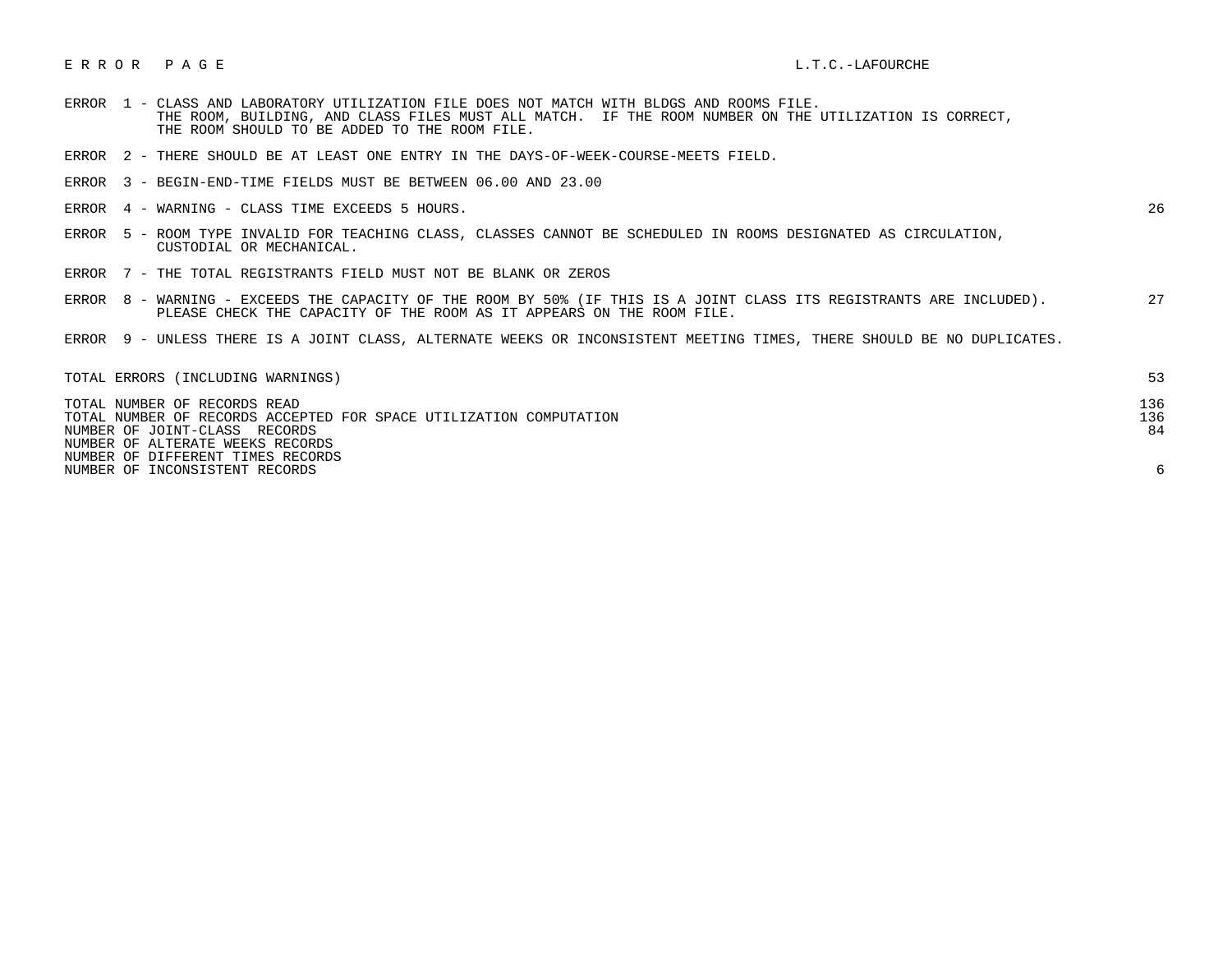|                                                                                      | DAY USE         | NIGHT USE       | тотаь           |  |
|--------------------------------------------------------------------------------------|-----------------|-----------------|-----------------|--|
|                                                                                      | $(0600 - 1700)$ | $(1700 - 2300)$ | $(0600 - 2300)$ |  |
| *CLASSROOM FACILITIES                                                                |                 |                 |                 |  |
| TOTAL NUMBER OF ROOMS                                                                |                 |                 | 15              |  |
| TOTAL NUMBER OF STATIONS (CAPACITY)                                                  |                 |                 | 311             |  |
| WEEKLY STUDENT CONTACT HOURS                                                         | 984             |                 | 984             |  |
| WEEKLY TOTAL OF ROOMS AVAILABLE - COUNTED IN HALF HOUR INCREMENTS                    | 1350            | 750             | 2100            |  |
| WEEKLY TOTAL OF ROOMS IN USE - COUNTED IN HALF HOUR INCREMENTS                       | 380             |                 | 380             |  |
| WEEKLY TOTAL OF STUDENT STATIONS AVAILABLE - COUNTED IN HALF HOUR INCREMENTS         | 27990           | 15550           | 43540           |  |
| WEEKLY TOTAL OF STATIONS AVAILABLE IN ROOMS IN USE - COUNTED IN HALF HOUR INCREMENTS | 7321            |                 | 7321            |  |
| WEEKLY TOTAL OF STATIONS IN USE - COUNTED IN HALF HOUR INCREMENTS                    | 1968            |                 | 1968            |  |
| PERCENT OF ROOMS IN USE TO ROOMS AVAILABLE                                           | 28.1            | $\cdot$ 0       | 18.1            |  |
| PERCENT OF STATIONS IN USE TO STATIONS AVAILABLE                                     | 7.0             | $\cdot$ 0       | 4.5             |  |
| PERCENT OF STATIONS IN USE TO STATIONS AVAILABLE IN OCCUPIED ROOMS                   | 26.9            | $\cdot$ 0       | 26.9            |  |
|                                                                                      |                 |                 |                 |  |
|                                                                                      | DAY USE         | NIGHT USE       | TOTAL           |  |
|                                                                                      | $(0600 - 1700)$ | $(1700 - 2300)$ | $(0600 - 2300)$ |  |
| CLASSROOM                                                                            |                 |                 |                 |  |
| TOTAL NUMBER OF ROOMS                                                                |                 |                 | 15              |  |
| TOTAL NUMBER OF STATIONS (CAPACITY)                                                  |                 |                 | 311             |  |
| WEEKLY STUDENT CONTACT HOURS                                                         | 984             |                 | 984             |  |
| WEEKLY TOTAL OF ROOMS AVAILABLE - COUNTED IN HALF HOUR INCREMENTS                    | 1350            | 750             | 2100            |  |
| WEEKLY TOTAL OF ROOMS IN USE - COUNTED IN HALF HOUR INCREMENTS                       | 380             |                 | 380             |  |
| WEEKLY TOTAL OF STUDENT STATIONS AVAILABLE - COUNTED IN HALF HOUR INCREMENTS         | 27990           | 15550           | 43540           |  |
| WEEKLY TOTAL OF STATIONS AVAILABLE IN ROOMS IN USE - COUNTED IN HALF HOUR INCREMENTS | 7321            |                 | 7321            |  |
| WEEKLY TOTAL OF STATIONS IN USE - COUNTED IN HALF HOUR INCREMENTS                    | 1968            |                 | 1968            |  |
| PERCENT OF ROOMS IN USE TO ROOMS AVAILABLE                                           | 28.1            | $\cdot$ 0       | 18.1            |  |
| PERCENT OF STATIONS IN USE TO STATIONS AVAILABLE                                     | 7.0             | $\cdot$ 0       | 4.5             |  |
| PERCENT OF STATIONS IN USE TO STATIONS AVAILABLE IN OCCUPIED ROOMS                   | 26.9            | $\cdot$ 0       | 26.9            |  |